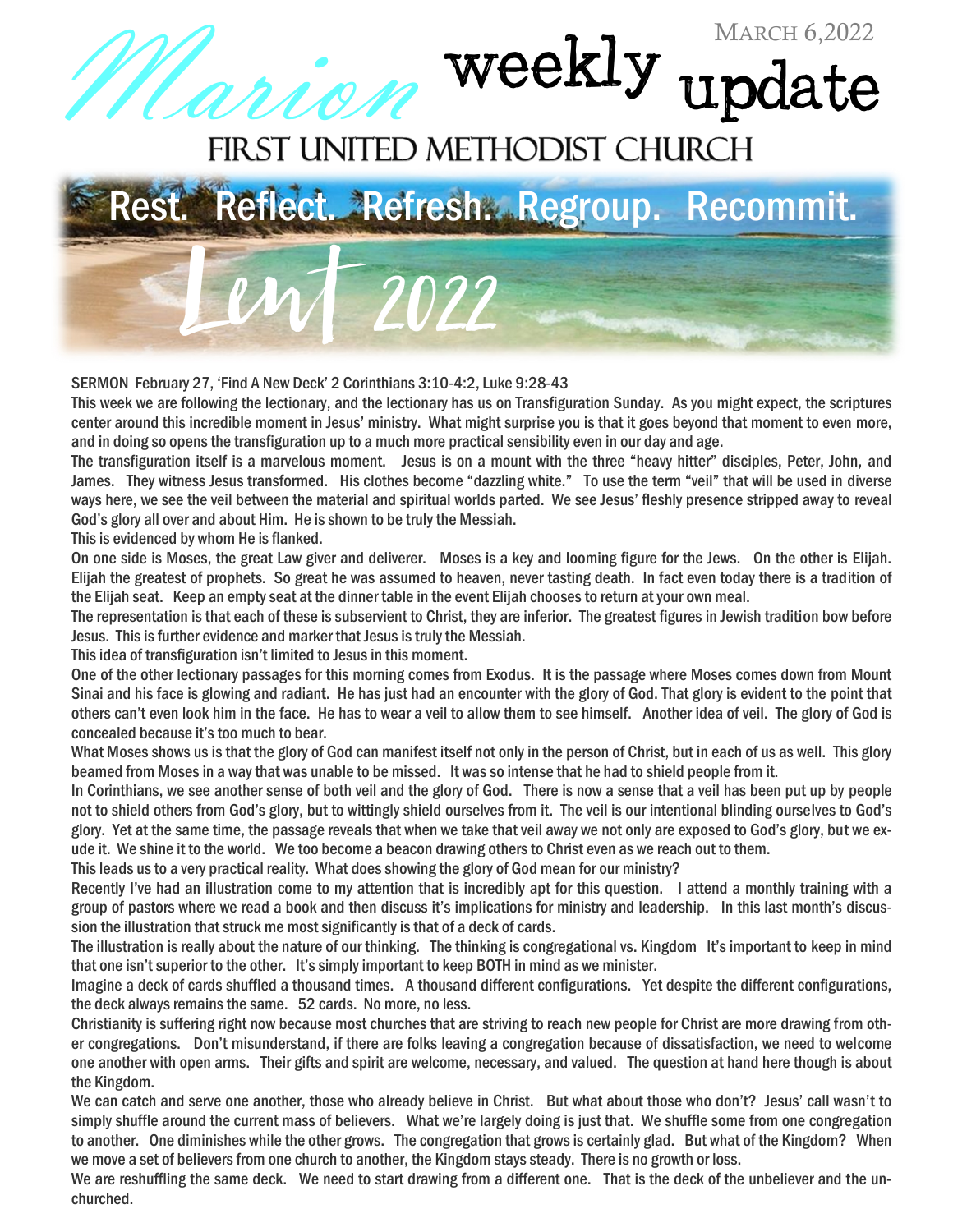Doing so requires something many of us are not wanting to do. It requires us to become uncomfortable. If people aren't coming to our open doors, we have to go where they are. We have to rub elbows with folks who are different. We have to open up to groups that don't necessarily stand for what we do. We must insert ourselves into those places where other people may say "why is so and so hanging around there/them?"

In other words, when the glory of God is revealed in us, through all of its unique expressions, we have to transport it. We bring the glory of God to those who need it. Boldly we break down the barriers put up by man for the sake of sharing Jesus with those who need Him desperately. In our own transfiguration we step into the new and perhaps even the strange to let them see what God's glory is doing in us so that they too can be invited into that same life changing, enlivening, and redeeming experience.

Fortunately, if we go these places we're in good company. Jesus frequented with those that the religious muckity mucks called sinners. He wisely stated that "those who are well have no need of the doctor, but those who are sick…." His practice was to go to those uncomfortable places. Because it was there that they needed the message the most.

Too often the fear is that in going where the sin happens to be we might become "infected". Yet Paul says that he will "become all things to all people so that my all means some might be saved." In other word, going to those who don't yet believe doesn't have to be a threat. Nonbelievers being a danger to us isn't a sign of the danger of the nonbeliever, but rather a weakness of our own faith. We can be uncompromising in our behavior while at the same time relating to those who don't share our faith.

So if we do this then what? What's next? More discomfort.

If we succeed in going to the places where the nonbelievers congregate (because they aren't congregating with us), it means the community of faith must deal with a whole new category of person. We must openly welcome folks who don't know "the rules". They need to be loved, given grace, and welcomed unconditionally. We must be willing to be those people. We must be that presence. Think of the expression "reach" people for Christ. Reaching is about going TO. Drawing is about pulling FROM. Our task is to go to those who don't know Christ or who have self excluded from the richness of a community of faith. We build relationship, grow in understanding one another, and we pray inspire a desire to forge or deepen a relationship with Jesus.

This isn't unlike Peter when he went with Cornelius. He was called to "break the rules". Jews weren't supposed to associate with Gentiles. God told him that no longer should he view Gentiles as unclean, and those barriers were not God made but man made. After journeying with the men Cornelius sent to bring Peter to Caesarea, it seems Peter realized that these devout Gentiles weren't that bad after all. Likely he found that much of what he'd been taught about them was untrue. The result is that this Christian faith was opened up to include the entirety of humanity. The mission field expanded, and the growth of the church ensued in grand form.

We also see that upon his return to Jerusalem Jewish Christians weren't comfortable with Peter cavorting with Gentiles. Despite their misgivings, ultimately they celebrated this inclusion when Peter shared the dreams he had along with Cornelius' vision.

Yes, it can be uncomfortable when those who are different come among us. At the same time like with Peter, it can be eye opening and heart opening. We can see how similar we are to those we may have thought to be so different. In doing so, our eyes to see become more like the eyes of Christ and less like human eyes blurred with rules that God never intended to be made. It is freeing because we are given permission to simply love. No rules, just love.

Ultimately if we know transformation needs to occur, we must rely on our own statements of faith that it is God's Spirit that does this work. Not us. We can't change anyone. All we can do is usher them into the presence of God and trust that in our modeling and the Holy Spirit's working they will slowly transform into the best people they can be before God. Our role is welcome, humility, openness, and patience. God does the heavy lifting of changing the heart.

In this lies a challenge for all of us. In 2022, we have an opportunity to expand our "deck". We have the opportunity to not only grow our congregation but also the Kingdom of God. But it will take courage and work. One of the starting points is seeing the "get to" over the "have to".

When we see something as "has to" be done it feels like a chore. When we see it as "get to" it becomes a privilege. We get to step out of our comfort zone into a new field of people we've never known before. We get to feel God at work and trust that we'll see fruit from the labor. We get to be Peter going to the Gentiles and Paul opening his heart to any circumstance and context while maintaining his own personal faithfulness to see lives won for Christ.

Each of us have our own circles and own places we frequent. Each of us have those people and places we're hesitant to approach because of man made rules and judgements. Let's each of us zone in on 3 such groups or places. Then pick one, just one. Pick one to reach out into. Not just once, but as a habit. Commit to getting to know people and build honest relationships and connections. See what God does.

You may be the Peter that opens up a whole new mission field. You may be the Peter that has a heart experience that changes not only your own impression of who and where we need to focus, but in sharing it you change the rest of us as well. If we all do this, we commit to building God's Kingdom here and now. We may even change the world. Maybe not the entire world, but at least our world. The one where we live and love each and every day.

## BIBLE STUDY– Acts 12

Now that the Gentiles have been included into the mission of the church, we see a stark turn take place. King Herod, the secular king of the region, and therefore the Jews, has taken sides with the Sanhedrin in perceiving that this new band of Jesus followers is a threat or danger to Israel. As Passover arrives James and Peter are arrested. For some reason, James is beheaded while Peter is spared. At the time, beheading was considered one of the harshest punishments one could receive. Knowing that James likely wasn't prone to commit any of the crimes that would merit such a punishment, it's not a far stretch to assume that whatever charges laid on him were false. Not unlike those laid on Jesus and Stephen before him.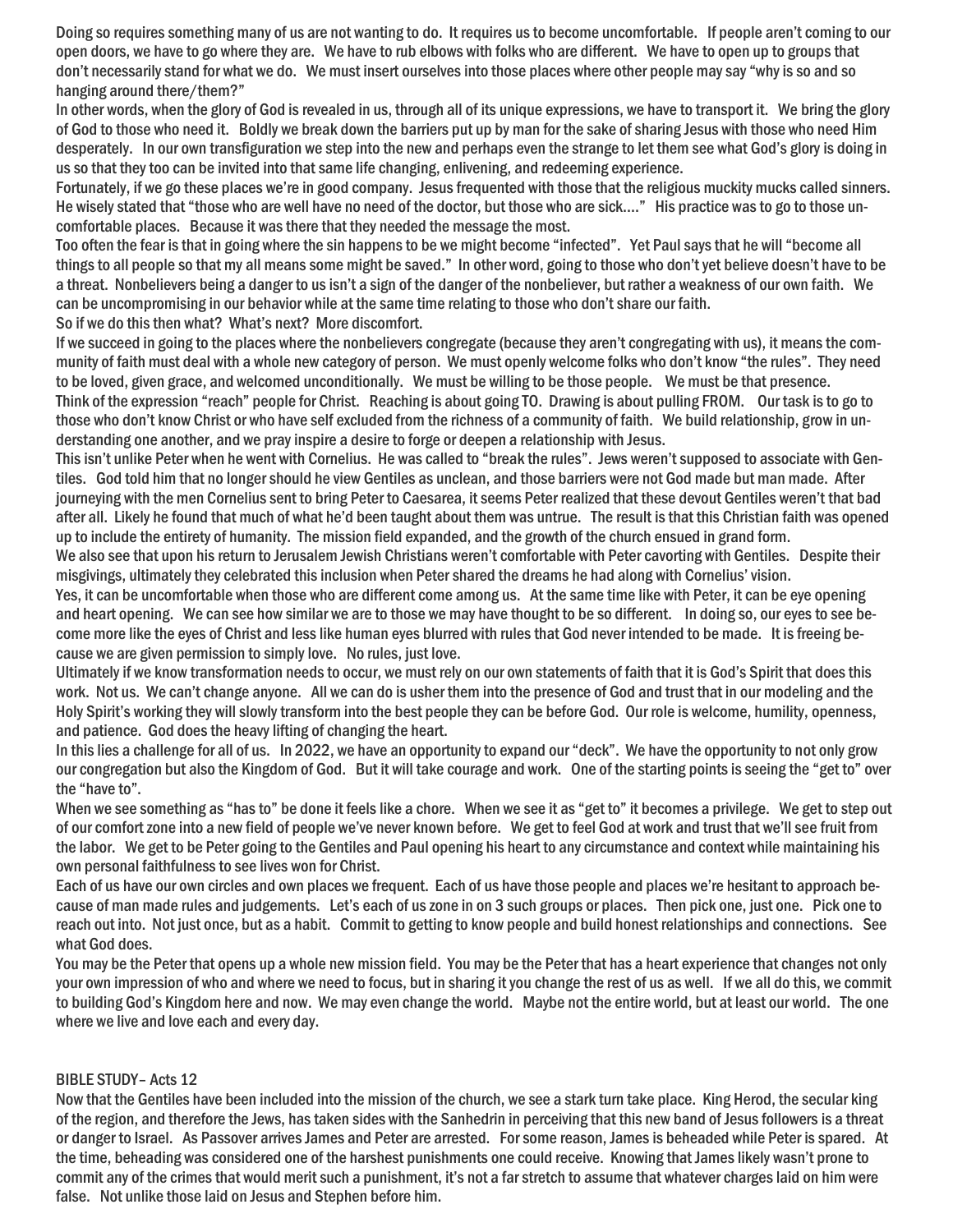The image here is that something is changing in the leadership of the early church and their perception in the community. Unlike Judas at the beginning of the book, James isn't replaced. Perhaps there were no more followers who fit the criteria for apostolic leadership . Perhaps something else was going on in the political, social, and religious landscape of the time. Regardless, now it seems that when an apostle is done, that's one less and so the line of apostles is dwindling.

What does this mean for the church? It means the same then as it does now. When the initial figurehead(s) pass on to other pastures, the void is left to be filled. What must happen is for the next wave of leaders to rise to the task and continue the mission that has been set out.

Whomever would step in has to recognize that their leadership will be on new terms. They were not necessarily gifted as the apostles were. They would be gifted differently. We trust that their abilities are granted by God to suit the time, place, and purpose they are in. For every new leader past, present, or future this becomes critical. So many question their qualifications because they compare themselves to the leaders they follow. This is unfair. No two of us are the same. God doesn't call us to lead identical to the ones before us. God calls us to lead in our own strengths, our present context, and to the best of our abilities. This is how the church shifts and adapts to new circumstances. New leaders emerge who are uniquely suited to a new task.

The other side of this is that those being led must also be flexible enough to embrace this new leadership. Hanging on to what"used to be" is an exercise in futility. If God has called someone to lead, this has happened for a reason. Yes, we have to discern our leaders. At the same time we also have to discern our hearts and if we have issue with a new direction be faithful and reflective regarding if our issue is genuinely because the direction is faulty, or if it's because our own preferences are being offended (even if the new direction is precisely what God is calling us to).

Herod was known to be vicious and fickle, a dangerous combination. This is only relevant in that it makes it somewhat odd and even incongruent that he would be vicious and bloodthirsty towards these Jews who have experienced and are spreading the liberating message of the gospel, yet observing the Passover, a festival of liberation and deliverance, with such "reverence."

We then see the miraculous story of Peter's release from prison. Luke tells this story with intention. He is arrested and placed in arguably the mostsecure position possible for a prisoner. His plight is hopeless and his outcome feared as he's alreadyseen James beheaded. The only way out is divine intervention. Divine intervention is granted. The message? Even the most extreme interruptions by the secular and the wicked to stop the gospel will be thwarted. We may not know how or when, but we do know it is God's desire for the message to go out. Somehow it perseveres.

Here we see a tradition that continues to persist to this day occur. An angel comes, wakes Peter, and ushers him out of jail and to the safety of other believers. When he arrives the believers are in disbelief. They think the voice on the other side of the door is Peter's "angel" This isn't a sense that Peter has died and his spirit is coming to them. It is a sense that his guardian angel has come. Even now we have this sense that people have guardian angels. With stories like this one, that is a comforting thought. God has appointed a divine guardian to watch over us and protect us. We must be careful, however, to not overattribute circumstances to such a being. For every moment where we say our angel has saved us, how many more are there where someone was not saved? Even here James was not spared. Is it only some who have a guardian? Do these angels take lunch and coffee breaks? How do they decide when to intervene and when not it? All of this is a mystery. What is far more certain is that God love us, cares for us, and whether our angel is active or napping, can use the outcome of any circumstance to continue the spread of the gospel.

This room full of believers also displays something that is perfectly normal in our humanity. They were praying for a miracle, but when it happened they didn't initially believe it. Peter shows up after their prayers for his release and even when told he's at the door disqualify the report. How often do we do the same? We pray for the impossible, and in the instances when it comes to pass we don't grab onto it immediately? We pray with "expectation"…..but only to a point sometimes.

Seeing this play out as it does puts the lie to an oft spread sense about prayer. "You'll only get a 'yes' if you pray with absolute faith it will come to pass." Clearly this isn't the case here. Fervent as they were, they doubted even as the results were literally knocking on the door. God works as God will. God works through both our faith and despite our doubts.

Knowing this, our eyes and hearts should be open to see where God is answering what we lift in prayer. The answer may be yes, no, or not right now. The answer may not come as we think or hope it will. Regardless, if we're not on the lookout and expecting an answer we may never spot it, even if it's right in front of us. Pray with expectation while being attentive to what may be unexpected.

That we're told the Jewish people were on board with whatever Herod had planned to befall Peter tells us that something has shifted in the popularity of the apostles. We don't know precisely what. Maybe seeing Herod become violent towards these "Christians" had the Jews scared back into their faith. Maybe at this point in Jerusalem they had converted all the Jews they were going to convert and those who did not were devout and passionate to stamp out these new heretics.

Whatever the case, Peter going on "to another place" signals his exit from being the prime mover in Luke's telling of the story of the early church. The book is about to transition. Peter leaving the city explains why they couldn't find him as they searched.

The story of Herod's demise shows us a great contrast between the secular and the believer. Herod is a picture of arrogance and brutality. The guards on duty when Peter escaped are executed for their lack of diligence. Herod is taking all credit and even divine authority for himself as he grants an audience to some men coming in search of food. They had to grovel for simple sustenance and Herod revels in it.

Note the difference here. Herod represents the secular in pride, selfishness, and cruelty. He is stingy with even the most necessary of things for the people he reigns over to survive. On the other hand we know that the Christians are generous and humble. The share and share alike, uplifting those in need without question or concern. The chapter literally ends highlighting that Saul and Barnabas return from their relief effort to Judea(remember last chapter), a contrast of generosity and servanthood up against Herod's grandiosity and tight fistedness.

Herod's death is a warning not terribly unlike Ananias and Sapphira. To not give God God's due can carry with it a high cost. Herod's